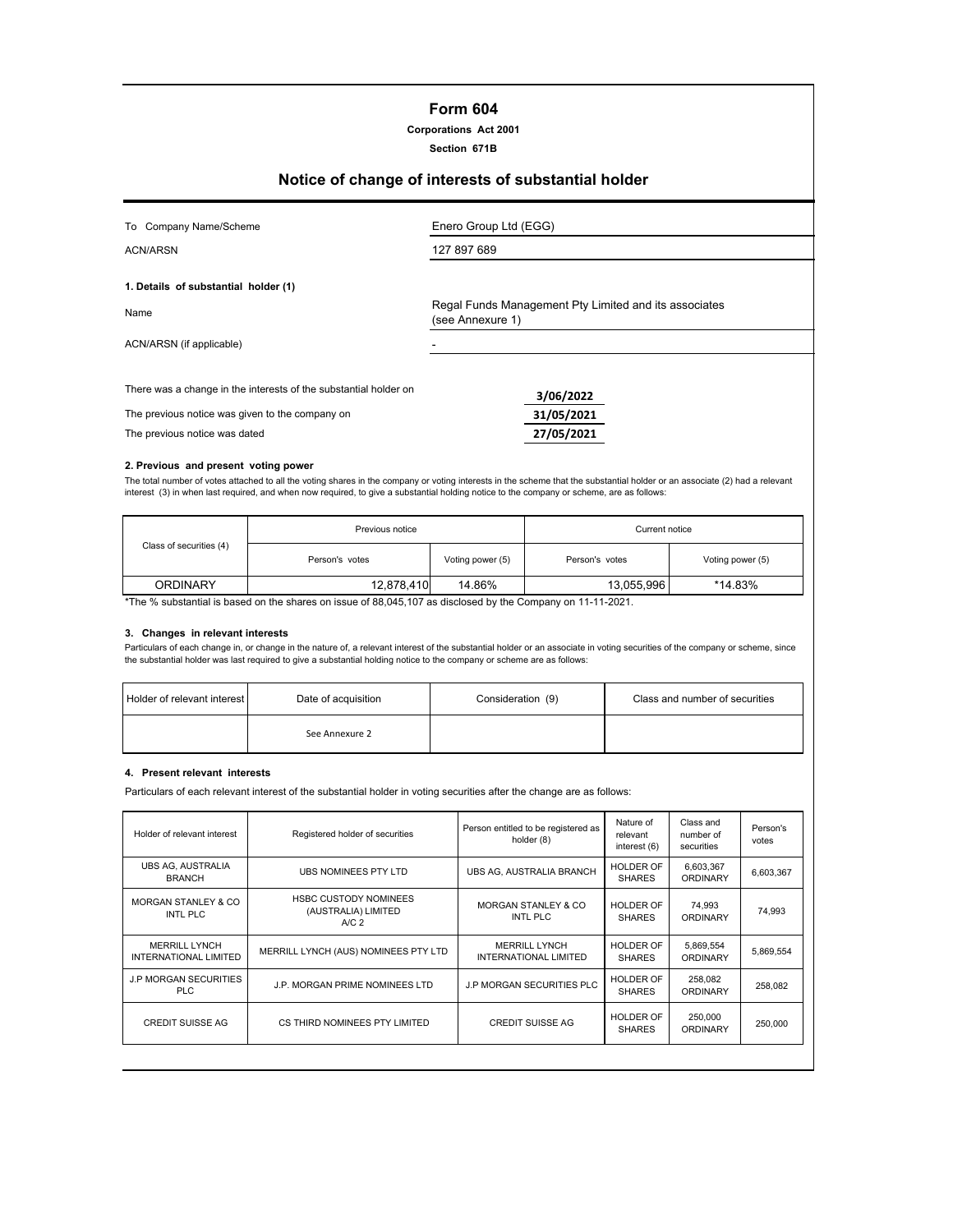#### **5. Changes in association**

The persons who have become associates (2) of, ceased to be associates of, or have changed the nature of their association (9) with, the substantial holder in relation to voting interests in the company or scheme are as follows:

| Name and ACN/ARSN (if applicable) | Nature of association                    |
|-----------------------------------|------------------------------------------|
| REGAL PARTNERS LIMITED            | 100% OWNER OF REGAL FUNDS MANAGEMENT PTY |
|                                   | I IMITFD                                 |

#### **6. Addresses**

The addresses of persons named in this form are as follows:

| Name                               | Address                                      |
|------------------------------------|----------------------------------------------|
| REGAL FUNDS MANAGEMENT PTY LIMITED | LEVEL 47, GATEWAY, 1 MACQUARIE PLACE, SYDNEY |
|                                    | NSW 2000                                     |
| REGAL PARTNERS LIMITED             | LEVEL 47, GATEWAY, 1 MACQUARIE PLACE, SYDNEY |
|                                    | <b>NSW 2000</b>                              |

# **Signature**

| print name | Kenny Ho | capacity | <b>Company Secretary</b> |  |  |
|------------|----------|----------|--------------------------|--|--|
|            |          |          |                          |  |  |
| sign here  |          | date     | 7/06/2022                |  |  |

#### **Annexure 1**

 **Details of Substantial Holders**

| <b>ACN</b>  | Name                                      |
|-------------|-------------------------------------------|
| 107 576 821 | <b>REGAL FUNDS MANAGEMENT PTY LIMITED</b> |
|             | 129 188 450 REGAL PARTNERS LIMITED        |

### **Annexure 2**

 **Changes in Relevant Interests**

|            |                                                                                                                                  |                     | Consideration<br>given in | Number of              |                        | <b>Persons</b>    |
|------------|----------------------------------------------------------------------------------------------------------------------------------|---------------------|---------------------------|------------------------|------------------------|-------------------|
| Date       | Person whose relevant interest changed                                                                                           | Nature of<br>Change | relation to<br>change     | securities<br>affected | Class of<br>securities | votes<br>affected |
|            | Regal Funds Management Pty Limited (and Regal Partners<br>Limited by virtue of control of Regal Funds Management Pty             |                     |                           |                        |                        |                   |
| 31/05/2021 | Limited)                                                                                                                         | Buy                 | 212736.00                 | 80000                  | Ordinary               | 80000             |
| 17/06/2021 | Regal Funds Management Pty Limited (and Regal Partners<br>Limited by virtue of control of Regal Funds Management Pty<br>Limited) | Buy                 | 14302.04                  | 5528                   | Ordinary               | 5528              |
| 18/06/2021 | Regal Funds Management Pty Limited (and Regal Partners<br>Limited by virtue of control of Regal Funds Management Pty<br>Limited) | Buy                 | 81309.91                  | 31753                  | Ordinary               | 31753             |
| 18/06/2021 | Regal Funds Management Pty Limited (and Regal Partners<br>Limited by virtue of control of Regal Funds Management Pty<br>Limited) | Buy                 | 64794.24                  | 26258                  | Ordinary               | 26258             |
| 29/07/2021 | Regal Funds Management Pty Limited (and Regal Partners<br>Limited by virtue of control of Regal Funds Management Pty<br>Limited) | Sell                | 624000.00                 | 200000                 | Ordinary               | 200000            |
| 29/07/2021 | Regal Funds Management Pty Limited (and Regal Partners<br>Limited by virtue of control of Regal Funds Management Pty<br>Limited) | Buy                 | 624000.00                 | 200000                 | Ordinary               | 200000            |
| 2/08/2021  | Regal Funds Management Pty Limited (and Regal Partners<br>Limited by virtue of control of Regal Funds Management Pty<br>Limited) | Sell                | 186048.00                 | 60000                  | Ordinary               | 60000             |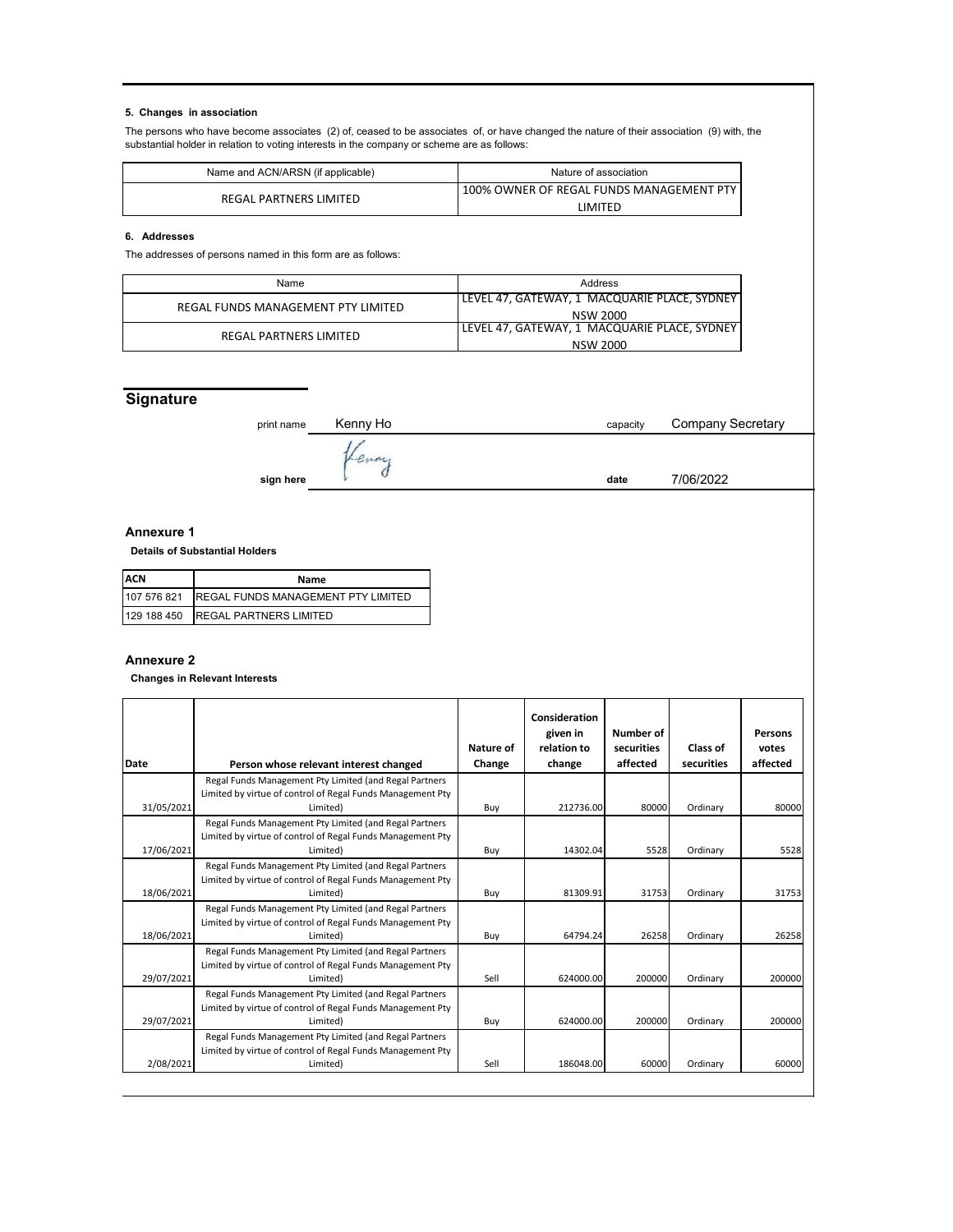|            | Regal Funds Management Pty Limited (and Regal Partners                                                               |      |            |        |          |        |
|------------|----------------------------------------------------------------------------------------------------------------------|------|------------|--------|----------|--------|
|            | Limited by virtue of control of Regal Funds Management Pty                                                           |      |            |        |          |        |
| 16/08/2021 | Limited)                                                                                                             | Sell | 57114.00   | 19000  | Ordinary | 19000  |
|            | Regal Funds Management Pty Limited (and Regal Partners                                                               |      |            |        |          |        |
|            | Limited by virtue of control of Regal Funds Management Pty                                                           |      |            |        |          |        |
| 17/08/2021 | Limited)                                                                                                             | Sell | 120124.00  | 40000  | Ordinary | 40000  |
|            | Regal Funds Management Pty Limited (and Regal Partners                                                               |      |            |        |          |        |
|            | Limited by virtue of control of Regal Funds Management Pty                                                           |      |            | 200000 |          | 200000 |
| 18/08/2021 | Limited)                                                                                                             | Buy  | 600000.00  |        | Ordinary |        |
|            | Regal Funds Management Pty Limited (and Regal Partners<br>Limited by virtue of control of Regal Funds Management Pty |      |            |        |          |        |
| 18/08/2021 | Limited)                                                                                                             | Sell | 58263.50   | 19000  | Ordinary | 19000  |
|            | Regal Funds Management Pty Limited (and Regal Partners                                                               |      |            |        |          |        |
|            | Limited by virtue of control of Regal Funds Management Pty                                                           |      |            |        |          |        |
| 18/08/2021 | Limited)                                                                                                             | Sell | 226037.30  | 73477  | Ordinary | 73477  |
|            | Regal Funds Management Pty Limited (and Regal Partners                                                               |      |            |        |          |        |
|            | Limited by virtue of control of Regal Funds Management Pty                                                           |      |            |        |          |        |
| 31/08/2021 | Limited)                                                                                                             | Sell | 141417.00  | 43584  | Ordinary | 43584  |
|            | Regal Funds Management Pty Limited (and Regal Partners                                                               |      |            |        |          |        |
|            | Limited by virtue of control of Regal Funds Management Pty                                                           |      |            |        |          |        |
| 3/09/2021  | Limited)                                                                                                             | Sell | 29047.50   | 9000   | Ordinary | 9000   |
|            | Regal Funds Management Pty Limited (and Regal Partners                                                               |      |            |        |          |        |
|            | Limited by virtue of control of Regal Funds Management Pty                                                           |      |            |        |          |        |
| 8/09/2021  | Limited)                                                                                                             | Sell | 39225.65   | 12205  | Ordinary | 12205  |
|            | Regal Funds Management Pty Limited (and Regal Partners                                                               |      |            |        |          |        |
|            | Limited by virtue of control of Regal Funds Management Pty                                                           |      |            |        |          |        |
| 29/09/2021 | Limited)                                                                                                             | Sell | 141028.86  | 46855  | Ordinary | 46855  |
|            | Regal Funds Management Pty Limited (and Regal Partners                                                               |      |            |        |          |        |
|            | Limited by virtue of control of Regal Funds Management Pty                                                           |      |            |        |          |        |
| 21/10/2021 | Limited)                                                                                                             | Sell | 208718.28  | 60068  | Ordinary | 60068  |
|            | Regal Funds Management Pty Limited (and Regal Partners                                                               |      |            |        |          |        |
|            | Limited by virtue of control of Regal Funds Management Pty                                                           |      |            |        |          |        |
| 22/10/2021 | Limited)                                                                                                             | Sell | 288577.39  | 87031  | Ordinary | 87031  |
|            | Regal Funds Management Pty Limited (and Regal Partners                                                               |      |            |        |          |        |
|            | Limited by virtue of control of Regal Funds Management Pty                                                           |      |            |        |          |        |
| 22/10/2021 | Limited)                                                                                                             | Buy  | 1486232.82 | 451057 | Ordinary | 451057 |
|            | Regal Funds Management Pty Limited (and Regal Partners                                                               |      |            |        |          |        |
|            | Limited by virtue of control of Regal Funds Management Pty                                                           |      |            |        |          |        |
| 25/10/2021 | Limited)                                                                                                             | Buy  | 2380000.00 | 700000 | Ordinary | 700000 |
|            | Regal Funds Management Pty Limited (and Regal Partners                                                               |      |            |        |          |        |
|            | Limited by virtue of control of Regal Funds Management Pty                                                           |      |            |        |          |        |
| 25/10/2021 | Limited)                                                                                                             | Sell | 275192.00  | 80000  | Ordinary | 80000  |
|            | Regal Funds Management Pty Limited (and Regal Partners                                                               |      |            |        |          |        |
|            | Limited by virtue of control of Regal Funds Management Pty                                                           |      |            |        |          |        |
| 26/10/2021 | Limited)                                                                                                             | Sell | 275510.66  | 72044  | Ordinary | 72044  |
|            | Regal Funds Management Pty Limited (and Regal Partners                                                               |      |            |        |          |        |
|            | Limited by virtue of control of Regal Funds Management Pty                                                           |      |            |        |          |        |
| 26/10/2021 | Limited)                                                                                                             | Sell | 112407.00  | 30000  | Ordinary | 30000  |
|            | Regal Funds Management Pty Limited (and Regal Partners                                                               |      |            |        |          |        |
|            | Limited by virtue of control of Regal Funds Management Pty                                                           |      |            |        |          |        |
| 27/10/2021 | Limited)                                                                                                             | Sell | 156016.00  | 40000  | Ordinary | 40000  |
|            | Regal Funds Management Pty Limited (and Regal Partners                                                               |      |            |        |          |        |
|            | Limited by virtue of control of Regal Funds Management Pty                                                           |      |            |        |          |        |
| 15/11/2021 | Limited)                                                                                                             | Sell | 79000.00   | 20000  | Ordinary | 20000  |
|            | Regal Funds Management Pty Limited (and Regal Partners                                                               |      |            |        |          |        |
|            | Limited by virtue of control of Regal Funds Management Pty                                                           |      |            |        |          |        |
| 16/11/2021 | Limited)                                                                                                             | Sell | 438945.60  | 114000 | Ordinary | 114000 |
|            | Regal Funds Management Pty Limited (and Regal Partners                                                               |      |            |        |          |        |
|            | Limited by virtue of control of Regal Funds Management Pty                                                           |      |            |        |          |        |
| 22/11/2021 | Limited)                                                                                                             | Sell | 71251.34   | 18256  | Ordinary | 18256  |
|            | Regal Funds Management Pty Limited (and Regal Partners                                                               |      |            |        |          |        |
|            | Limited by virtue of control of Regal Funds Management Pty                                                           |      |            |        |          |        |
| 23/11/2021 | Limited)                                                                                                             | Sell | 665695.80  | 172908 | Ordinary | 172908 |
|            | Regal Funds Management Pty Limited (and Regal Partners                                                               |      |            |        |          |        |
|            | Limited by virtue of control of Regal Funds Management Pty                                                           |      |            |        |          |        |
| 29/11/2021 | Limited)                                                                                                             | Sell | 669620.00  | 175000 | Ordinary | 175000 |
|            | Regal Funds Management Pty Limited (and Regal Partners                                                               |      |            |        |          |        |
|            | Limited by virtue of control of Regal Funds Management Pty                                                           |      |            |        |          |        |
| 13/12/2021 | Limited)                                                                                                             | Sell | 3196116.84 | 777644 | Ordinary | 777644 |